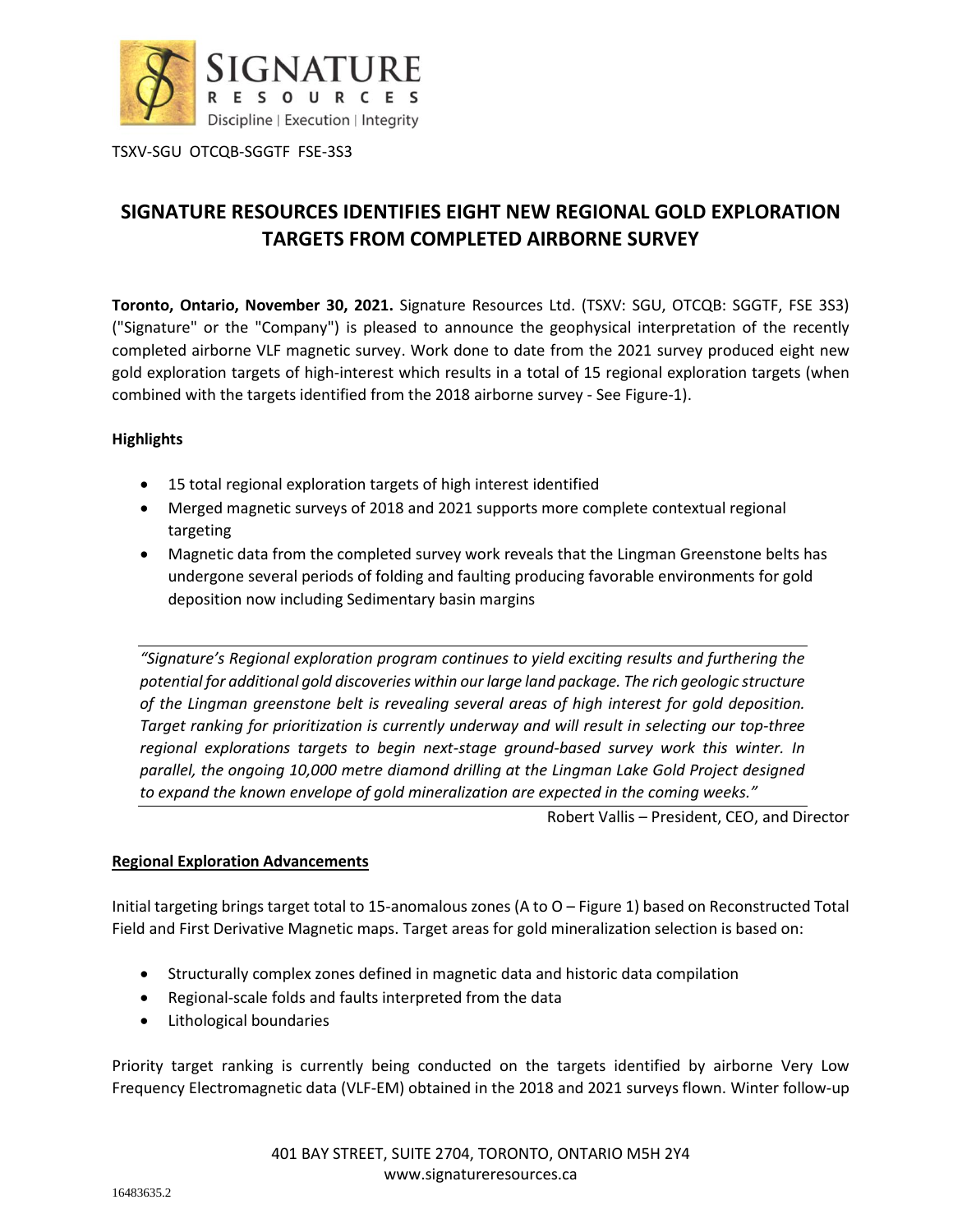

in Q1 2022 of the top three targets by ground geophysics including magnetic and electromagnetic surveys is planned. Winter permitting applications for top three targets for summer drill testing will follow the priority target finalization.

**Figure 1. Airborne Very Low Frequency Electromagnetic data (VLF-EM) obtained in the 2018 and 2021**



## **Qualified Person**

The scientific and technical content of this press release has been prepared, reviewed, and approved by Mr. Walter Hanych, P. Geo., who is a Qualified Person under NI 43-101 regulations and is a director of the Company.

## **About Signature**

The Lingman Lake gold property consists of 1,434 staked claims, four freehold fully patented claims and 14 mineral rights patented claims totaling approximately 27,113 hectares. The property hosts an historical estimate of 234,684 oz of gold\* (1,063,904 tonnes grading 6.86 grams-per-tonne ("g/t") gold using a 2.73 g/t gold cut-off) and includes what has historically been referred to as the Lingman Lake Gold Mine, an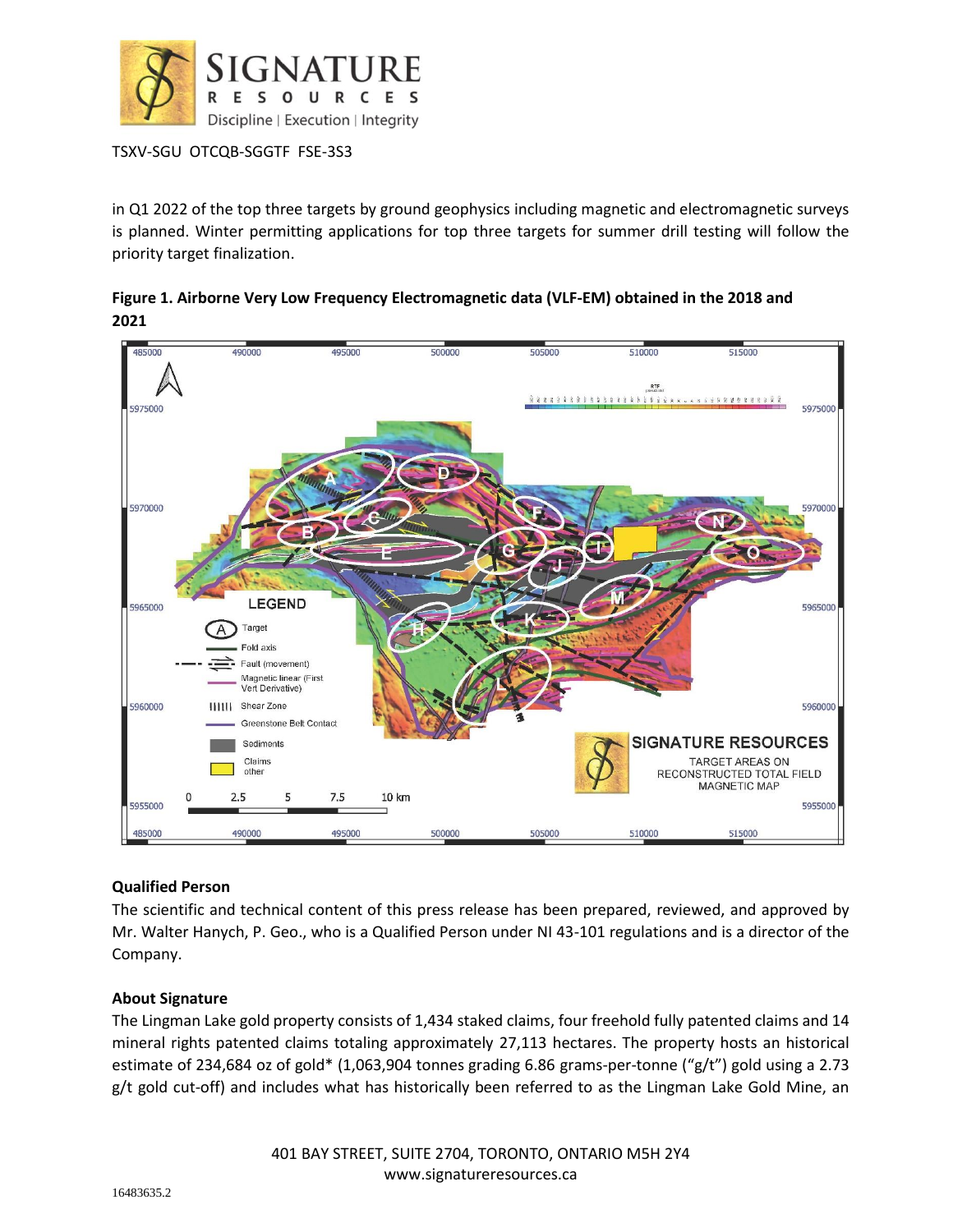

underground substructure consisting of a 126.5-metre shaft, and 3-levels at 46-metres, 84-metres and 122 metres depths.

\*This historical resource estimate is based on prior data and reports obtained and prepared by previous operators, and information provided by governmental authorities. A Qualified Person has not done sufficient work to verify the classification of the mineral resource estimates in accordance with current CIM categories. The Company is not treating the historical estimate as a current NI 43-101 mineral resource estimate. Establishing a current mineral resource estimate on the Lingman Lake deposit will require further evaluation, which the Company and its consultants intend to complete in due course. Additional information regarding historical resource estimates is available in the technical report entitled, "Technical Report on the Lingman Lake Gold Property" dated January 31, 2020, prepared by John M. Siriunas, P.Eng. and Walter Hanych, P.Geo., available on the Company's SEDAR profile at www.sedar.com To find out more about Signature Resources Limited, visit our website at www.signatureresources.ca, or

Donna McLean Chief Financial Officer 416.417.8349

#### [info@signatureresources.ca](mailto:info@signatureresources.ca)

#### **Cautionary Notes**

contact:

#### **Neither the TSX Venture Exchange nor its Regulation Services Provider (as that term is defined in the policies of the TSX Venture Exchange) accepts responsibility for the adequacy or accuracy of this news release.**

*This news release contains forward-looking statements which are not statements of historical fact. Forward-looking statements include estimates and statements that describe the Company's future plans, objectives or goals, including words*  to the effect that the Company or management expects a stated condition or result to occur. Forward-looking statements may *be identified by such terms as "believes", "anticipates", "expects", "estimates", "may", "could", "would", "will", or "plan". Since forward-looking statements are based on assumptions and address future events and conditions, by their very nature they involve inherent risks and uncertainties. Although these statements are based on information currently available to the Company, the Company provides no assurance that actual results will meet management's expectations. Risks, uncertainties and other factors involved with forward-looking information could cause actual events, results, performance, prospects and opportunities to differ materially from those expressed or implied by such forward-looking information. Forward looking information in this news release includes, but is not limited to, the Company's objectives, goals or future plans, statements, exploration results, potential mineralization, the estimation of mineral resources, exploration and mine development plans, timing of the commencement of operations and estimates of market conditions and risks associated with infectious diseases, including COVID-19. Factors that could cause actual results to differ materially from such forward-looking information include, but are not limited to changes in general economic and financial market conditions, failure to identify mineral resources, failure to convert estimated mineral resources to reserves, the inability to complete a feasibility study which recommends a production decision, the preliminary nature of metallurgical test results, delays in obtaining or failures to obtain required governmental, environmental or other project approvals, political risks, inability to fulfill the duty to accommodate First Nations and other indigenous peoples, uncertainties relating to the availability and costs of financing needed in the future, changes in equity markets, inflation, changes in exchange rates, fluctuations in commodity prices, delays in the development of projects, capital and operating costs varying significantly from estimates and the other risks involved in the mineral exploration and development industry, and those risks set out in the Company's public documents filed on SEDAR. Although* 

> 401 BAY STREET, SUITE 2704, TORONTO, ONTARIO M5H 2Y4 www.signatureresources.ca